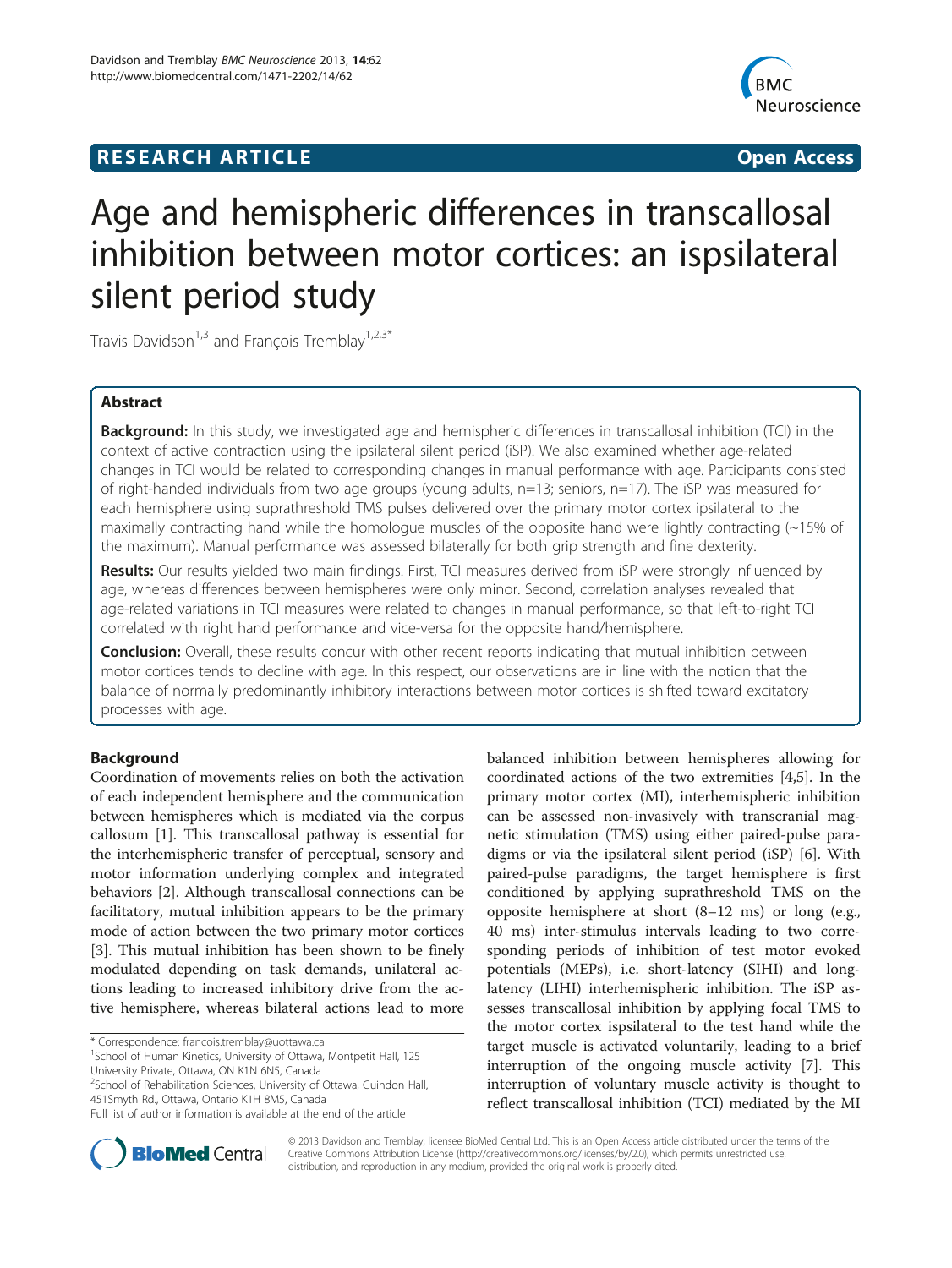<span id="page-1-0"></span>opposite to the one being active for maintaining the contraction [\[7](#page-9-0)]. As stressed by Chen et al. [\[8\]](#page-9-0), although SIHI/LIHI and iSP both reflect interactions between motor cortices, they should be considered complementary rather that equivalent measures of TCI since their effects appear to be mediated by different neuronal populations.

While TMS investigations have highlighted the critical role of interhemispheric inhibition in the acquisition and transfer of motor skills [[9\]](#page-9-0), there is still limited information as to how this process changes as people advance in age. Indirect evidence of changes in interhemispheric inhibition with age comes from observations of difficulties experienced by older adults in bimanual tasks along with the presence of motor overflow during performance of unimanual actions [reviewed in [10](#page-9-0)]. This is paralleled by reports from functional neuroimaging studies showing that task-related activation patterns in sensorimotor areas are typically less lateralized and more widespread in older adults than in young adults [\[11](#page-9-0)]. Such changes in brain activation patterns are consistent with reports of structural alterations in the corpus callosum with age affecting its integrity in terms of the quantity and quality of white matter [\[12,13](#page-9-0)]. As suggested by Seidler and colleagues [\[10](#page-9-0)], such observations point to a shift in the balance of mutual inhibition between motor cortices with age towards excitatory processes. In agreement with this view, Talelli et al. [\[14](#page-9-0)] reported that the degree of LIHI from the left MI to the right MI during right hand grip was progressively reduced with advancing age, there was even a switch from inhibition to facilitation in the very old participant. Interestingly, the age-related reduction was not observed for SIHI, a differential effect the authors ascribed to putative physiological differences between SIHI and LIHI. In line with this, a recent investigation by Fling and Seidler [[15\]](#page-9-0) using the iSP as an index of transcallosally-mediated inhibition associated with voluntary contraction, also failed to detect age differences although young participants tended to show longer iSP durations than old participants. Thus, although observations from behavioral and neuroimaging studies seem compatible with an age-related shift in the balance of mutual inhibition between motor cortices, recent findings from TMS studies remains controversial in this regard.

Another related controversial topic with regard to hemispheric interactions pertains to laterality issues associated with manual asymmetries. Given anatomical and physiological evidence pointing to a leftward asymmetry in the organization of the hand motor representation in strong right-handers [[16\]](#page-9-0), one would expect that the balance of inhibition between motor cortices would favour the dominant (left) over the non dominant (right) hemisphere in most individuals. Surprisingly, very few

TMS studies have examined this issue specifically. In line with the existence of a leftward asymmetry, early investigations by Netz et al. [\[17\]](#page-9-0) showed that levels of SIHI from the dominant hemisphere was greater than that elicited from the non-dominant hemisphere in righthanders. More recent investigations, however, showed that such asymmetries in interhemispheric inhibition observed in the resting state are not necessarily present in the active state [[18\]](#page-9-0); highlighting the importance of examining interhemispheric interactions in the context of voluntary contraction.

In the present study, we investigated mutual inhibition between motor cortices using the iSP as an index of transcallosally mediated inhibition in healthy young and senior adults. We first asked whether differences existed between the dominant and non dominant MI in strong right-handed participants and whether these differences were affected by age. Then, we asked whether agerelated variations in the strength of TCI from one hemisphere would be related to changes in performance of the contralateral hand with age.

#### Results

#### Manual performance and corticomotor excitability

Right-left differences in manual performance and in basic measures of corticomotor excitability are described in Table [1](#page-2-0) for the two groups. As expected, both young and senior participants exhibited significantly better performance in terms of dexterity and grip strength with their right dominant hand (Young,  $t_{12}$ >3.75, p<0.003; Senior,  $t_{16}$ >3.52, p<0.01) when compared to the left hand. It is also apparent in Table [1](#page-2-0) that young participants clearly outperformed their senior counterparts. In terms of corticomotor excitability, both age groups showed a tendency for higher resting motor threshold (rMT) in the left hemisphere (i.e., right hand in Table [1](#page-2-0)) than in right hemisphere; a difference that reached significance only in the senior group  $(t_{15}=3.01, p=0.008)$ . Apart from this difference, the other paired comparisons revealed no significant right-left differences in either MEP characteristics (amplitude and latency) or in contralateral silent period (cSP) duration in both groups. Finally, as for manual performance, age differences were also clearly evident in corticomotor excitability, all measures pointing to a decrease (e.g., elevated rMTs) in the senior group. These age differences in excitability were accounted for when examining age-related variations in ispsilateral inhibition, as described in the next section.

#### Age and hemispheric differences in ispsilateral inhibition

Variations in measures of ispsilateral inhibition with respect to age and hemisphere are illustrated in Figure [1](#page-3-0). Note that the final analysis of iSP data excluded two senior participants. The first case had incomplete data due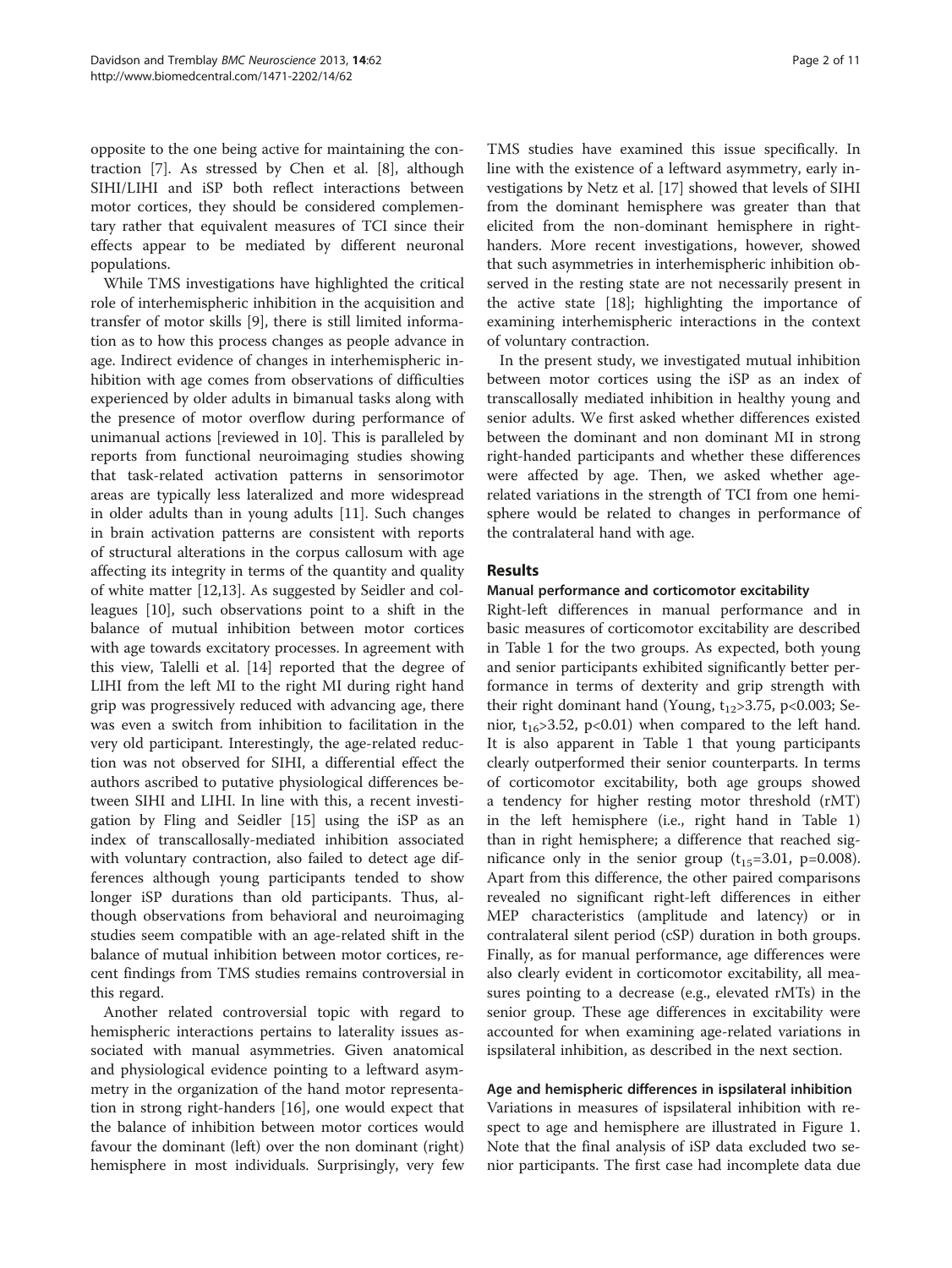<span id="page-2-0"></span>Table 1 Characteristics of the participants with respect to demographics, hand function and basic measures of corticomotor excitability (All values represent Mean  $\pm$  SD)

|                                        | Young                 | Senior                 |  |
|----------------------------------------|-----------------------|------------------------|--|
|                                        | $(n=13)$              | $(n=17)$               |  |
| Demographics                           |                       |                        |  |
| Age (years)                            | $22.4 + 3.0$          | $73.0 + 7.6$           |  |
| Gender (n)                             | 9 M, 4 F              | 6 M, 11 F              |  |
| Edinburgh Handedness<br>score $(20)$   | $15.7 \pm 3.4$        | $17.7 + 2.6$           |  |
| Hand Function                          |                       |                        |  |
| Dexterity                              | RH: 55.5 $\pm$ 4.9**  | RH: $88.5 \pm 33.6***$ |  |
| (GPT in s)                             | LH: $67.5 \pm 6.9$    | $H: 100.3 + 38.9$      |  |
| Pinch                                  | RH: $10.1 \pm 2.6***$ | RH: $7.2 \pm 1.6$      |  |
| Strength (kg)                          | LH: $9.1 \pm 2.4$     | $H: 6.7 + 1.7$         |  |
| Corticomotor excitability <sup>a</sup> |                       |                        |  |
| rMT                                    | $RH: 61.0 + 11.3$     | $RH:70.1 + 11.5***$    |  |
| (% output)                             | $H: 57.6 + 8.3$       | $H: 65.9 + 13.0$       |  |
| MEP amplitude (mV)                     | RH: $5.6 \pm 1.8$     | RH: $3.6 \pm 1.2$      |  |
|                                        | LH: $5.5 \pm 1.8$     | LH: $3.5 \pm 1.5$      |  |
| MEP Latency (ms)                       | RH: $20.2 \pm 1.8$    | RH: $21.8 \pm 2.1$     |  |
|                                        | $H: 20.1 + 1.5$       | $H: 21.7 + 2.3$        |  |
| cSP duration (ms)                      | RH: $141.5 \pm 34.8$  | $RH: 115.9 + 24.2$     |  |
|                                        | LH: $148.9 \pm 37.9$  | LH: $115.3 \pm 26.0$   |  |

<sup>a</sup>All measures were derived from the hand contralateral to the hemisphere stimulated during the cSP/iSP assessment procedure. TMS data from one senior was incomplete (n=16).

Abbreviations: GPT Grooved Pegboard Test, RH Right Hand, LH Left Hand, MEP, rMT resting Motor Threshold, Motor Evoked Potential, cSP contralateral Silent Period.

\*\*Significant right-left differences at p<0.01 in paired t-test comparisons.

to poor tolerance for TMS at high intensity. The second case was an outlier, as detected with the Grubb's test  $(Z=3.67, p<0.01)$ , with very long iSPs. Two main observations can be made from inspection of Figure [1.](#page-3-0) First, only relatively small differences were observed between hemispheres in the two age groups. This is evident in Figure [1A](#page-3-0) showing examples of iSP recordings obtained from each hemisphere in a typical senior and young participants. Second, age had a major impact on TCI with seniors showing delayed onset latency of transcallosal inhibition (LTI), decreased iSP area and prolonged transcallosal conduction time (TCT). The impact of age can be easily appreciated by looking at the mean variations in LTI, iSP area and TCT measured in each age group, as illustrated in Figure [1](#page-3-0) (B, C and D). The ANOVA confirmed that "hand/hemisphere" had little influence on iSP measures, with only a marginal trend noted for iSP area  $(F_{1,26}=3.8, p=0.06)$  owing to the interhemispheric difference observed in the young group (Figure [1C](#page-3-0)). The large influence of "Age Group" on TCI measures ( $F_{1,26}$ >20, p<0.001) was also confirmed, this factor alone accounting for >40% of the total variance observed in LTI, iSP area and TCT measures. For all TCI measures, no interactions were found between "hand/hemisphere" and "Age Group"  $(F<sub>1,26</sub><1, p>0.49)$ .

The large "Age" effect found in the primary analysis prompted a secondary analysis to better delineate the impact of this factor and also to address possible influences arising from age differences in corticomotor excitability. For this secondary analysis, all right and left TMS measures obtained in each participant were averaged to get single mean values. Then, chronological age, rMT, MEP amplitude, MEP latency and cSP duration were entered as co-variates into univariate analyses of co-variance (ANCOVA) to examine their respective impact on each measure of TCI (i.e., LTI, iSP area and TCT). This series of ANCOVAs confirmed the significant impact of chronological age  $(F_{1,22} > 4.5, p < 0.05)$ , this factor alone accounting for respectively 17%, 24% and 23% of the variance in LTI, iSP area and TCT measures. Besides a significant effect of MEP latency on LTI measures ( $F_{1,22}=11.1$ , p=0.002), which was expected given that LTI depends to a large extent on MEP latency, no other co-variates had a significant effect on measures of TCI ( $F_{1,22}$ <3.6, p>0.07).

### Relationships between transcallosal inhibition and manual performance

The results of the correlation analysis examining the relationships between measures of interhemispheric inhibition and age-related variations in unimanual performance in the right and left hands are described in Table [2](#page-4-0). As evident in the Table [2](#page-4-0), the associations were generally stronger for the dexterity than for the grip strength test and this for both hands. The nature of these relationships can be further appreciated in Figure [2](#page-4-0). It can be seen, for instance, that age-related variations in LTI derived from each hemisphere were strongly related to dexterity of the contralateral hand; delayed onset being associated with slower performance (Figure [2](#page-4-0)A). Likewise, age-related variations in iSP area explained a significant proportion of the variance observed in contralateral grip strength, especially for the left hand with right to left TCI (Figure [2](#page-4-0)B).

#### **Discussion**

In the present study, we investigated age and hemispheric differences in mutual inhibition between motor cortices during voluntary activation using the iSP to probe TCI. Two main findings emerge from our observations. First, TCI indices derived from iSP characteristics (i.e., LTI, iSP area and TCT) were strongly influenced by age differences, whereas differences between hemispheres were only marginal. Second, correlation analyses revealed significant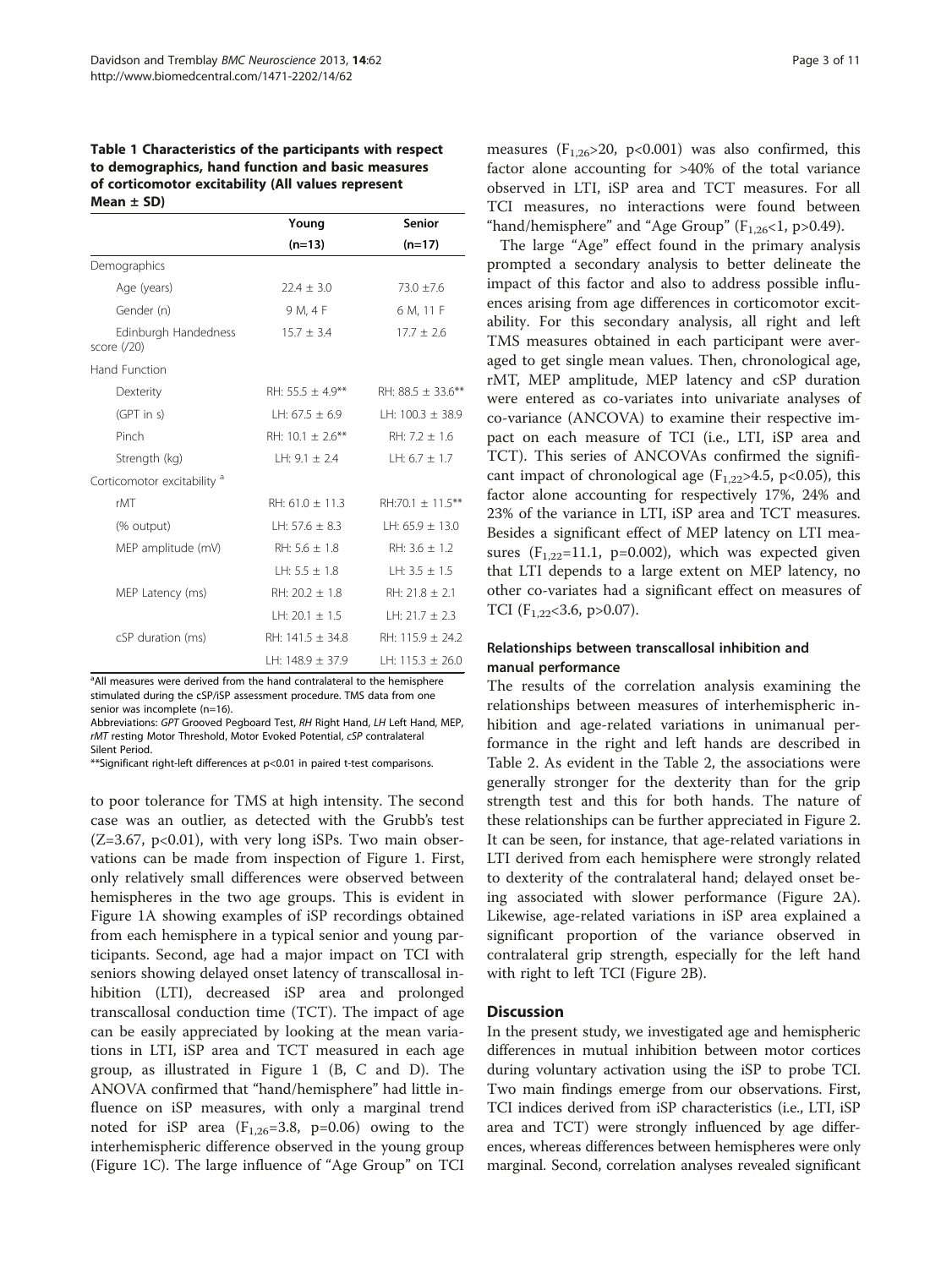<span id="page-3-0"></span>

relationships between indices of TCI derived from each hemisphere and performance of the contralateral hand in dexterity and grip strength tests, so that left-to-right TCI correlated with right hand performance and viceversa for right-to-left TCI and left hand performance. In the following discussion, we address the significance of these findings for the study of aging and its impact on motor systems.

#### Age and hemispheric differences in TCI

Contrary to evidence suggesting an asymmetry in the balance of mutual inhibition in favor of the dominant MI in right-handed individuals [[17,19,20\]](#page-9-0), only minor differences in TCI were found between the two hemispheres in our two groups of participants. In this respect, our results appear consistent with those of De Gennaro et al. [[3](#page-9-0)], who found no difference in interhemispheric inhibition

between the two hemispheres in resting state using bifocal TMS in young adults. Our observations for the senior group are also in line with those of Lewis & Perrault [[18](#page-9-0)] who also failed to detect differences in paired-pulse SIHI between the dominant and non dominant hemisphere in their group of healthy senior adults, who served as controls for stroke patients. Interestingly, the absence of hemispheric asymmetry reported in Lewis & Perrault's study was evident only when the target hand (contralateral to the test hemisphere) was active, irrespective of whether the ipsilateral hand was active or not. In the present study, the fact that iSP was tested during concurrent contraction of both hands might have been critical in attenuating possible asymmetries in the level of mutual inhibition in relation to manual dominance. It remains that the issue of hemispheric asymmetries in relation to manual dominance remains a controversial topic in the TMS literature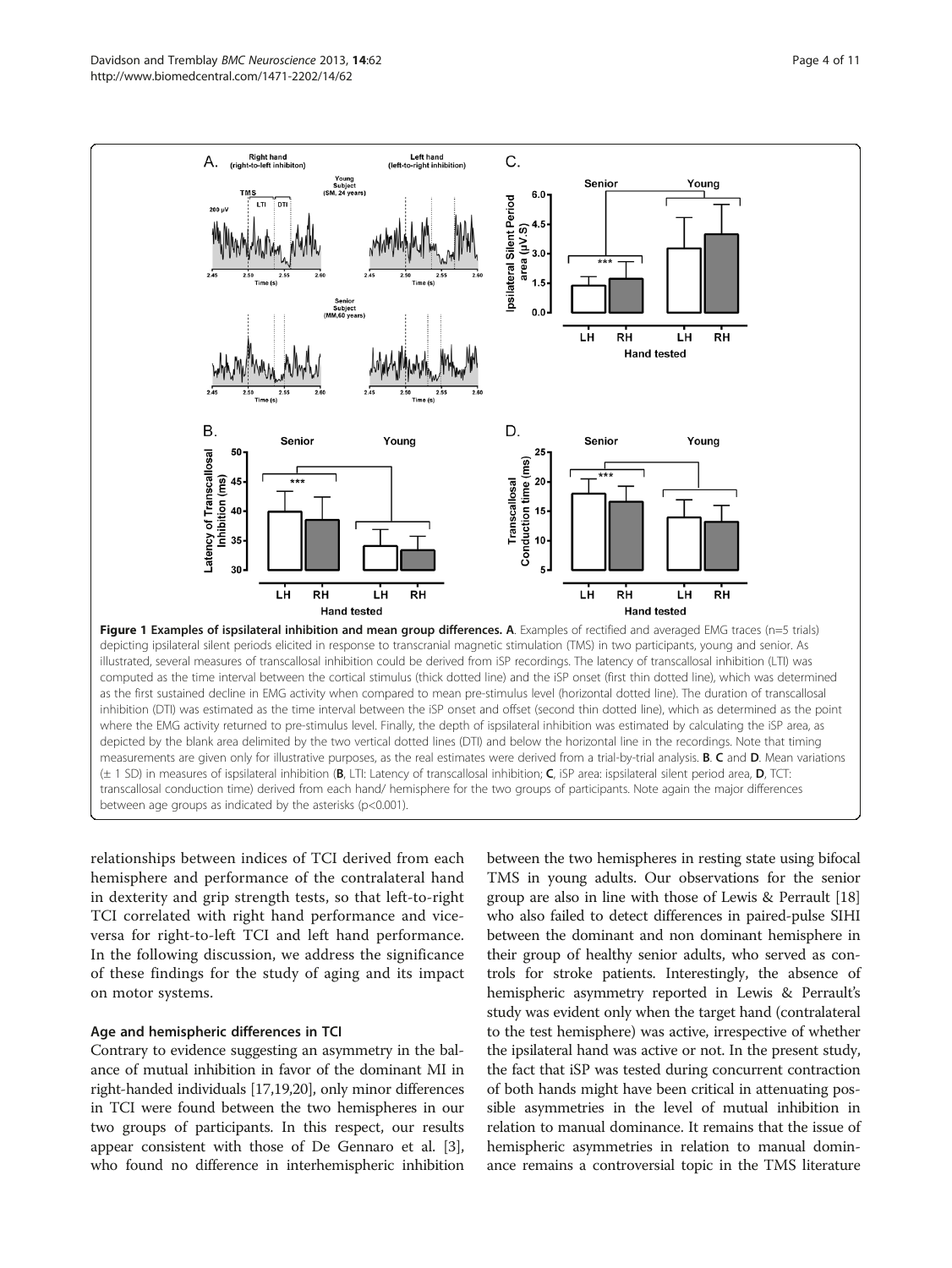<span id="page-4-0"></span>

| - Detween the ipsilateral slient period area (ISP) and contralateral grip strength, as measured with a pinch dynamometer. N |
|-----------------------------------------------------------------------------------------------------------------------------|
| analysis omitted two subjects in the senior group, one with incomplete data and one detected as an outlier.                 |

| Table 2 Associations between measures of transcallosal inhibition and age-related variations in unimanual |  |
|-----------------------------------------------------------------------------------------------------------|--|
| performance of the right hand and left hand                                                               |  |

| <b>Direction of motor</b><br>transcallosal inhibition <sup>a</sup> | Manual performance |                                                                                                                                                                          |  |
|--------------------------------------------------------------------|--------------------|--------------------------------------------------------------------------------------------------------------------------------------------------------------------------|--|
|                                                                    | Dexterity (GPT)    | Grip strength (Pinch dynamometer)                                                                                                                                        |  |
| Left to right                                                      |                    | Right Hand                                                                                                                                                               |  |
| LTI                                                                | $r = 0.59***$      | $r = -0.37$                                                                                                                                                              |  |
| TCT                                                                | $r = 0.50**$       | $r = -0.46*$                                                                                                                                                             |  |
| iSP area                                                           | $r = -0.46*$       | $r = 0.38*$                                                                                                                                                              |  |
| Right to left                                                      |                    | Left Hand                                                                                                                                                                |  |
| LTI.                                                               | $r = 0.50**$       | $r = -0.33$                                                                                                                                                              |  |
| TCT                                                                | $r = 0.42*$        | $r = -0.44*$                                                                                                                                                             |  |
| iSP area                                                           | $r = -0.57**$      | $r = 0.49**$                                                                                                                                                             |  |
|                                                                    |                    | <sup>a</sup> The direction of transcallosal inhibition corresponds to the ispsilateral inhibition induced from the stimulated hemisphere towards the opposite hemisphere |  |

during voluntary contractions.

Abbreviations: GPT Grooved Pegboard Test, LTI Latency of Transcallosal Inhibition, iSP ispsilateral Silent Period area, TCT Transcallosal Conduction Time. Significant correlations are marked with asterisks: \*p<0.05, \*\*p<0.01, \*\*\*p<0.001.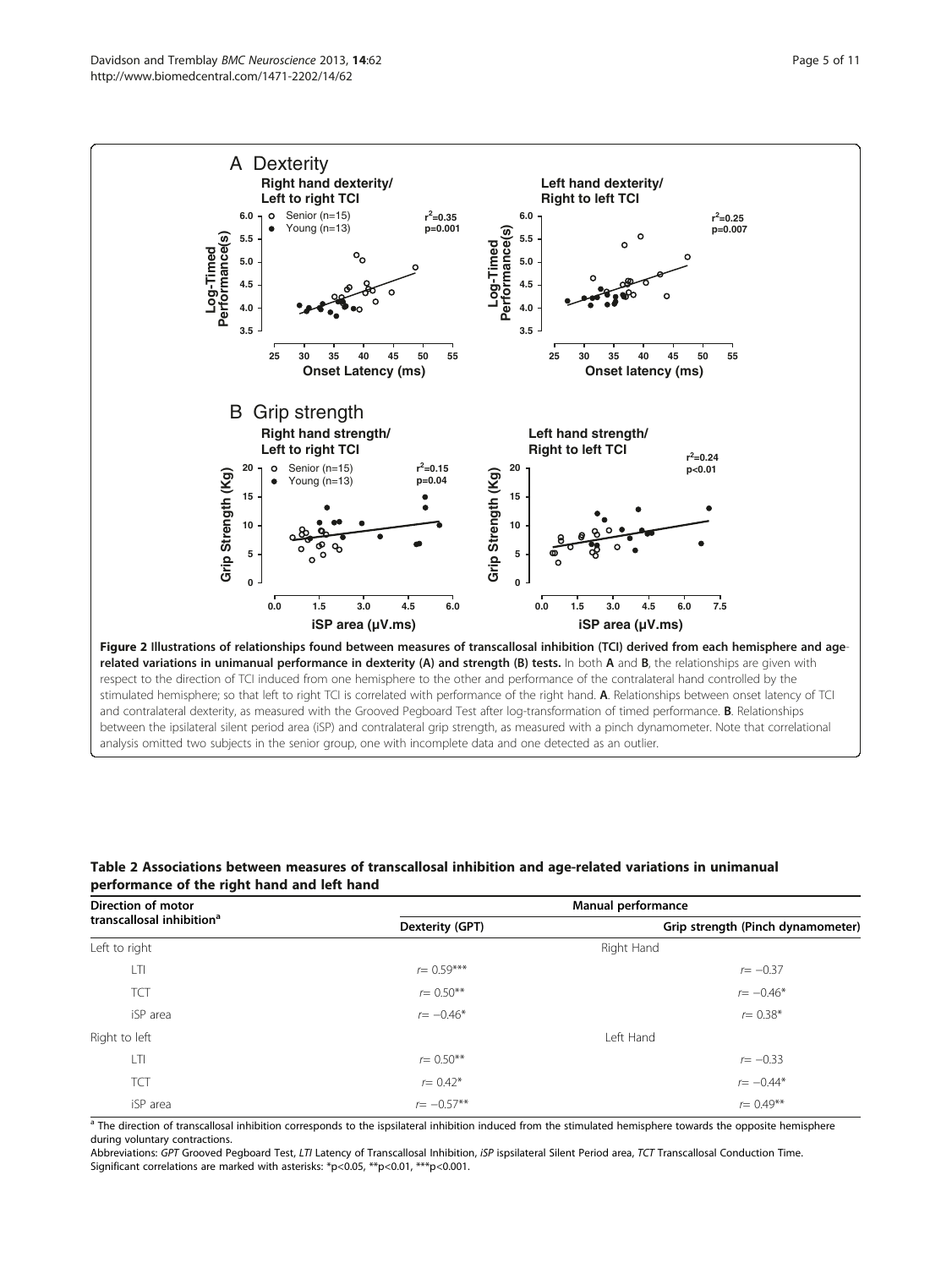[e.g., see [21](#page-9-0)] and more research is needed with larger groups of right- and left-handers to address the question.

Contrasting with the relatively minor difference found between hemispheres, a major difference was found between age groups, senior participants showing delayed LTI, prolonged TCT and reduced iSP area when compared to young participants. Given that our group of seniors exhibited signs of decreased corticomotor excitability, it is possible that the observed age difference in TCI might have reflected impaired motor activation or peripheral nerve dysfunction. This possibility seems unlikely, however, for several reasons. First, with regard to motor activation, the work of Giovannelli et al. [[22](#page-9-0)] has clearly demonstrated that TMS-induced ispsilateral inhibition is little affected by the intensity of contraction in the test hand, the most important factor being rather the presence of light activity in the opposite hand. During testing, all our participants, and especially seniors, were encouraged to produce their maximum effort in the ispsilateral hand, while lightly contracting the other hand. Thus, by basing our assessment on Giovannelli's method, we made sure that conditions would be optimal to elicit ipsilateral inhibition in each age group, in spite of individual variations in muscle activation. Second, as demonstrated by our secondary analysis (ANCOVAs), age-related variations in various indices of corticomotor excitability had little influence on measures of ispsilateral inhibition. In fact, the only significant interaction found was between LTI and contralateral MEP latency, which was expected. However, the computation of TCT, which largely removes the influence of MEP latency, showed that age differences were still highly significant. To summarize, while our seniors exhibited typical signs of corticomotor aging [e.g., [23](#page-9-0)], these changes could hardly account for the large age effect observed on iSP measures; pointing to central alterations in TCI as the primary cause.

In fact, our observations appear to be congruent with the proposal of Seidler's group [\[10](#page-9-0)] that there is a shift with age in the balance of mutual inhibition between motor cortices towards excitatory processes. However, as noted earlier, these investigators [\[15\]](#page-9-0) found only a trend when comparing the strength of ispsilateral inhibition in young and old adults. Their observation that young adults tended to show deeper levels of ipsilateral inhibition than older adults seems consistent with the age difference reported here. In more direct line with our results, Boudrias et al. [\[24](#page-9-0)] observed a strong age effect when comparing measures of interhemispheric inhibition derived from bi-focal TMS in young and older adults. In their study, a clear distinction was seen between young and older adults in that most seniors showed evidence of transcallosal facilitation rather than the typical inhibition. In the same vein, McGregor et al. [[25\]](#page-9-0) found that measures of ispsilateral inhibition were

significantly reduced in older subjects when compared to young. Interestingly, the largest reductions were seen in the group of sedentary seniors, where iSP durations were on average 50% shorter than in young adults; a range comparable to the averaged reduction in iSP area reported here (57%). In physically active seniors, the reduced ipsilateral inhibition was less pronounced  $(\sim 25\%)$ , which led McGregor et al. to conclude that engaging in regular physical activity could help to maintain levels of interhemispheric inhibition. Although we did not specifically control for activity level in our study, it is worth noting that the outlier senior who showed exceptionally long iSP duration (see [Results\)](#page-1-0) was also highly active as judged by self-report. It would be interesting for future studies to investigate how interactions between advancing age and levels of physical activity influence hemispheric interactions, but the small sample size used in the present study precludes any conclusion in this regard. Nevertheless, both the present findings and the results of recent TMS studies concur with the notion that transcallosally mediated inhibition becomes less efficient with age in line with reports describing structural alterations in the integrity of callosal fibres between motor cortices with advancing age [[15](#page-9-0),[24,26](#page-9-0)].

Regarding the physiological mechanisms underlying the observed changes in iSP measures with age, the reduced iSP area points to a decrease in the excitability of ispsilateral transcallosal inhibitory neurons. Such a decrease would be consistent with reports of age-related reductions in the excitability of local inhibitory circuits mediating short-interval intra-cortical inhibition (SICI) [[27\]](#page-9-0) and short-latency afferent inhibition [\[28\]](#page-9-0) reported in the motor cortex of seniors. As shown by Avenzino et al. [[29](#page-9-0)], local interneurons involved in transcallosally mediated inhibition share common properties with those controlling excitability of pyramidal tract neurons; and thus, any alterations in intra-cortical excitability with age could also affect inhibitory connections between motor cortices. In parallel, the delayed LTI and prolonged TCT found in seniors are consistent with reports of structural alterations in callosal connectivity between motor cortices with age, as stated earlier. In fact, a growing body of evidence [\[12,30](#page-9-0)] is now emerging linking preserved taskrelated functional connectivity between hemispheres in seniors with integrity of transcallosal connections. Indeed, as suggested by our correlational analysis, integrity of transcallosal connections seems to be important in allowing older adults to maintain certain levels of performance, as discussed below.

## Relationship between ipsilateral inhibition and manual performance

The result of our correlation analysis revealed significant relationships between our different measures of TCI in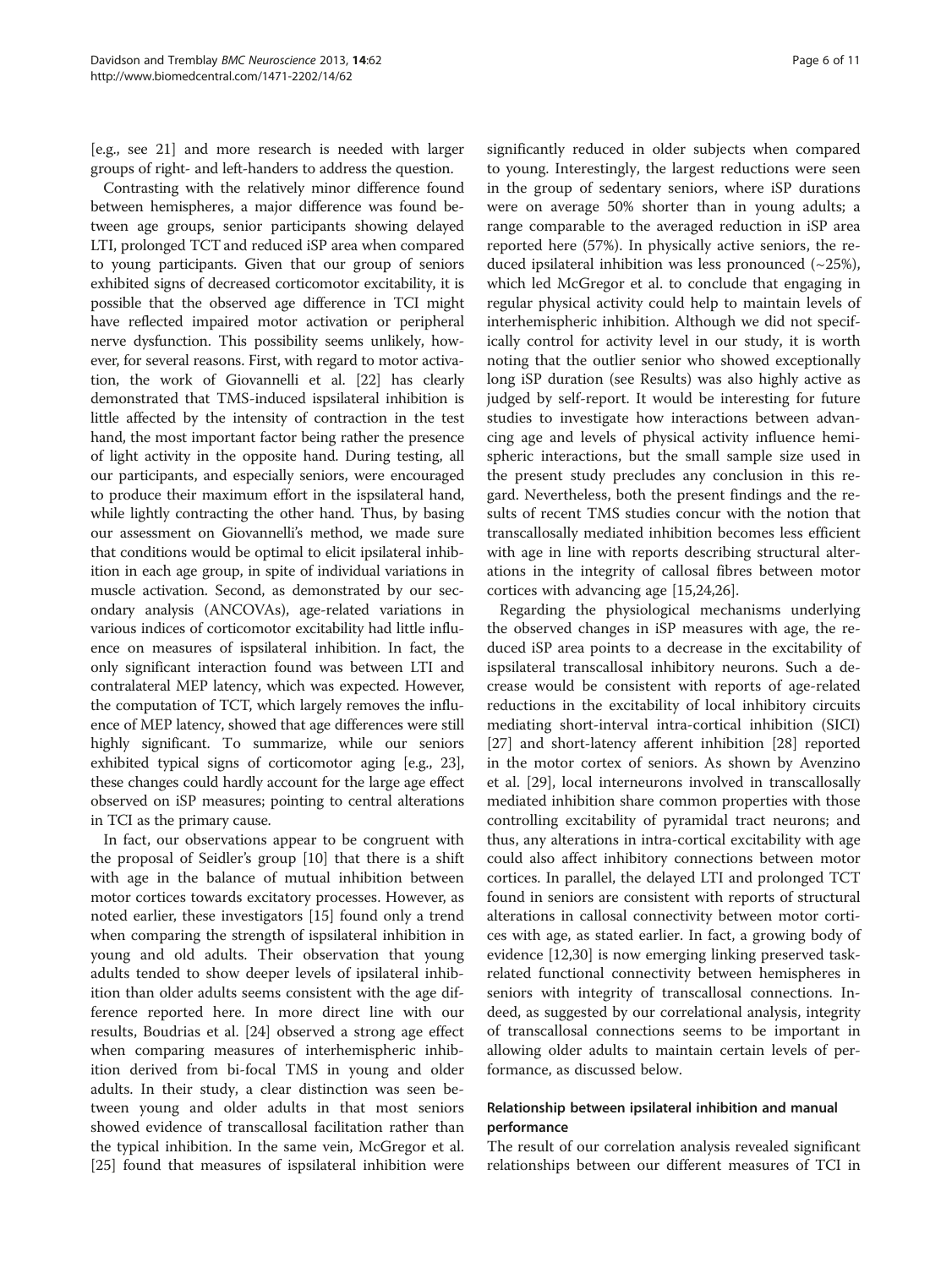each hemisphere and performance of the contralateral hand, so that left to right TCI (left hemisphere stimulated) correlated with right hand performance and vice versa for the left hand. Interestingly, these associations were particularly strong for the dexterity task, which is consistent with the purported role of TCI in preventing motor overflow when task demands require fine unilateral control of one hand [[31](#page-9-0)]. While correlations with grip strength were not as strong, good quality relationships were still found, for example, between iSP area and left hand; suggesting a role of TCI in unimanual force production. In line with this, Fling and Seidler [\[4](#page-9-0)] recently reported an inverse relationship between measures of ispsilateral inhibition and the ability of young individuals to suppress motor activity in the resting hand (i.e., motor overflow) during a unimanual force production task. Although we did not monitor motor activity in the resting hand during our tests of manual performance, our observations on the association between measures of TCI and manual performance are consistent with those of Fling and Seidler with regard to the role of TCI in allowing fine independent control of unimanual performance. In a related study from the same group of investigators [\[13](#page-9-0)], the association between functional motor activation and performance of a precision task with the dominant hand was examined in young and old adults. Much like in the present study, the authors found that increased ispsilateral motor recruitment (and presumably less efficient TCI) was associated with poorer task performance. The fact that this association was found only for the older group and not in younger subjects does not invalidate the comparison with the present findings since both their results and ours converge to show that proper levels of TCI is an important factor in leading to fine motor performance in the context of precision tasks, especially as people advance in age. In fact, there is ample evidence from TMS studies that levels of intra- and interhemispheric inhibition are critical for the performance of fine motor tasks [[14,32](#page-9-0)-[34\]](#page-9-0). With regard to aging specifically, the observation that our group of seniors exhibited various levels of impaired ispsilateral inhibition and that these impairments were in part reflected in their dexterity performance would be consistent with other studies in which deterioration in motor performance and in interlimb coordination with age was associated with a decreased ability to modulate inhibition at the central level [[14,34](#page-9-0)-[36\]](#page-9-0).

#### Conclusion

The present study examined age and hemispheric differences in mutual inhibition between motor cortices using the iSP as a marker of transcallosally mediated inhibition. Consistent with previous studies, we report a

major difference with regard to age, whereas differences between hemispheres were only marginal. In addition, we show that measures of TCI derived from each hemisphere correlated well with age-related variations in manual performance of the contralateral hand. Overall, these results appear congruent with the hypothesis proposed by Seidler and colleagues [[10](#page-9-0)] suggesting a shift with age in the overall balance of normally predominantly inhibitory interhemispheric interactions toward excitatory processes. Possible limitations of the present study include the small number of participants in each age group and the fact that older participants were considered as active seniors, which may not be representative of the population of seniors in general.

## Methods

The study procedures were approved by the Research Ethics Board at the Bruyère Research Institute, Ottawa, Ontario, Canada. Written informed consent was obtained prior to participation from all participants in accordance with the Declaration of Helsinki. All assessments were performed in a controlled laboratory environment. Each participant received a small honorarium for his or her participation.

#### **Participants**

Two groups of participants, young and senior were recruited for this study. The young group  $(n=13)$  was recruited from the student population at University of Ottawa, whereas the senior group (n=17) was recruited from the community in the Ottawa-Gatineau area. All participants were right-handed, as determined by the Edinburg Handedness Inventory [\[37](#page-9-0)]. Prior to the experimental session, all participants completed a medical questionnaire to determine their general health status and to ensure that there were no contra-indications to TMS or antecedents of conditions likely to affect their performance in the tests. In addition, sensory function of the hand was assessed using a Rydel-Seiffer tuning fork to rule out the presence of undiagnosed neuropathies. All participants exhibited vibration thresholds in line with their norms for their age range [\[38](#page-9-0)]. The demographic characteristics of the participants are listed in Table [1.](#page-2-0)

## Manual performance: Grooved Pegboard Test and pinch strength

For manual performance, participants were comfortably seated in front of a table. All tests were applied bilaterally and administered by the same experimenter (TD). The order of testing with each hand was determined randomly before the testing session. Manual dexterity was assessed with the grooved pegboard test (GPT, Lafayette Instr, IN 47903), which consists of inserting pegs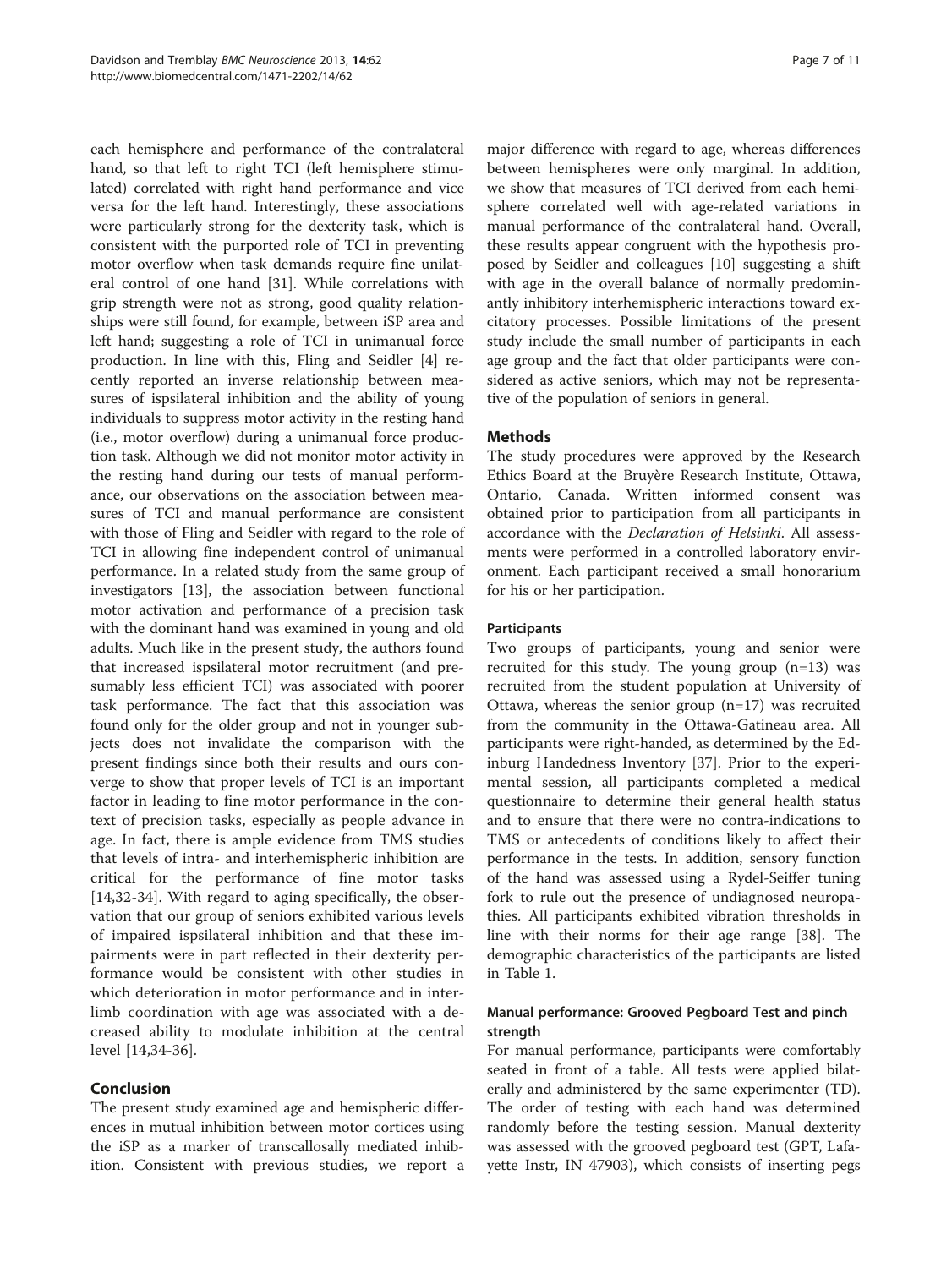into keyholes in a specific order as fast as possible. After instructions and practice trials, the GPT was administered once to each hand and performance was recorded as the time in seconds to complete the task. The second test consisted of grip strength assessment. For this test, a small pinch gauge (PG-60, B & L Engineering, Santa Ana, CA 92705) was used to assess the thumb-index finger pinch strength. This test also provided an index of the muscle activity elicited by the first dorsal interosseous muscles (FDI) during maximal voluntary contraction. Participants were presented with the gauge and were asked to press as hard as they can for the duration of a tone, which lasted 3 s. Three trials were performed for each hand with a 60 s rest between trials. The average provided a measure of pinch strength and of maximal activation in the FDI. To avoid any interference associated with fatigue, the strength test was always performed at the end of the testing session, after neurophysiological testing was completed.

## Electromyographic recordings

Electromyographic (EMG) activity was recorded using 10-mm auto-adhesive surfaces electrodes (Ag/AgCl, Kendall Medi-Trace™ 130) placed over the FDI muscles of each hand using a tendon-belly montage. EMG signals were amplified and filtered with a time constant of 10 ms and a low-pass filter of 1 kHz (AB-621G Bioelectric amplifier, Nihon-Kohden Corp., CA 92610). Signals were digitized at rate of 2 kHz (BNC-2090, National Instrument Corp.) and further relayed to a laboratory computer running custom software to control acquisition.

## Transcranial magnetic stimulation and resting motor threshold (rMT)

Magnetic stimulation was delivered via a Rapid<sup>2</sup> stimulator (Magstim Co. Dyfed, UK) connected to a figure-eight coil (90 mm outer loop diameter). All testing was performed with the participants comfortably seated in a recording chair. Participants were fitted with a Waveguard TMS compatible cap (ANT North America Inc, WI 53719) to allow for consistent coil placement. A U-shaped neck cushion was also used to restrain head movements and prevent neck fatigue. TMS testing sessions began by first determining the "hotspot" for the FDI and then by determining the rMT for the stimulated hemisphere. This procedure was performed sequentially on each hemisphere with the order of testing between the two alternating between participants. To determine the optimal site to evoke MEP's in the contralateral target muscle (FDI), the approximate location of the hand motor area on the stimulated hemisphere was explored in 1-cm steps until reliable MEP's could be evoked. This site was then marked with a red dot to ensure consistent coil positioning. After localization of this stimulation "hotspot", the rMT was determined using the procedure described by Mills and Nithi [[39](#page-10-0)]. Starting from suprathreshold intensity, the stimulation intensity was gradually decreased in 1% steps until no MEP's could be evoked in 10/10 consecutive trials (lower threshold). Then, the intensity was increased in 1% increments to find the minimal intensity that would produce reliable peak-to-peak amplitude MEPs of at least 50 μV for 10/ 10 consecutive trials (upper threshold). The rMT was defined for each participant as the median intensity between the upper and lower threshold values. EMG was continuously monitored on an oscilloscope, at high gain  $(0.1 \text{ mV}/\text{div})$ , to ensure the absence of any muscle activity during the procedure. As mentioned above, the same procedures were repeated for the opposite hemisphere.

## Contralateral and ipsilateral silent period (cSP/ iSP)

The cSP and iSP were measured concurrently using the approach described by Giovannelli et al. [[22\]](#page-9-0), which involved maximal contraction of the hand ispsilateral to the stimulated hemisphere coupled with light contraction of the contralateral hand. As shown by these authors, voluntary activation of the contralateral hand, irrespective of the level of contraction significantly prolonges the iSP in the test hand when compared to rest and this, without affecting the level of background EMG in the ispsilateral hand. For cSP/iSP testing, participants were instructed to press as hard as they could on the pinch dynamometer using the thumb and index fingers with one hand, while lightly squeezing a soft exercise ball with their opposite hand. The latter contraction corresponded, on average, to  $\sim$ 15% of the maximal voluntary contraction in both age groups. Participants were trained to maintain the contractions for 3 s in sync with a tone (550 Hz) generated by the computer. The subjects were told to focus on the maximally contracting hand ipsilateral to the stimulation and were given verbal feedback to maintain contraction. In each trial, TMS was delivered on the hemisphere ipsilateral to the maximally contracting hand at 2 s in the course of the trial using an intensity equivalent to 120% of the rMT. The intertrial interval was 10–15 s. Short pauses were allowed to prevent fatigue. Five trials were performed on each hemisphere, the order of testing between hemispheres alternating between participants. A schematic representation of the testing paradigm for the cSP/iSP assessment is provided in Figure [3](#page-8-0).

## TMS data analysis

Data from the cSP/iSP trials were analyzed off-line from visual inspection of stored EMG traces using custom software. All visual analyses were performed by the same investigator (TD) using numerically coded files, which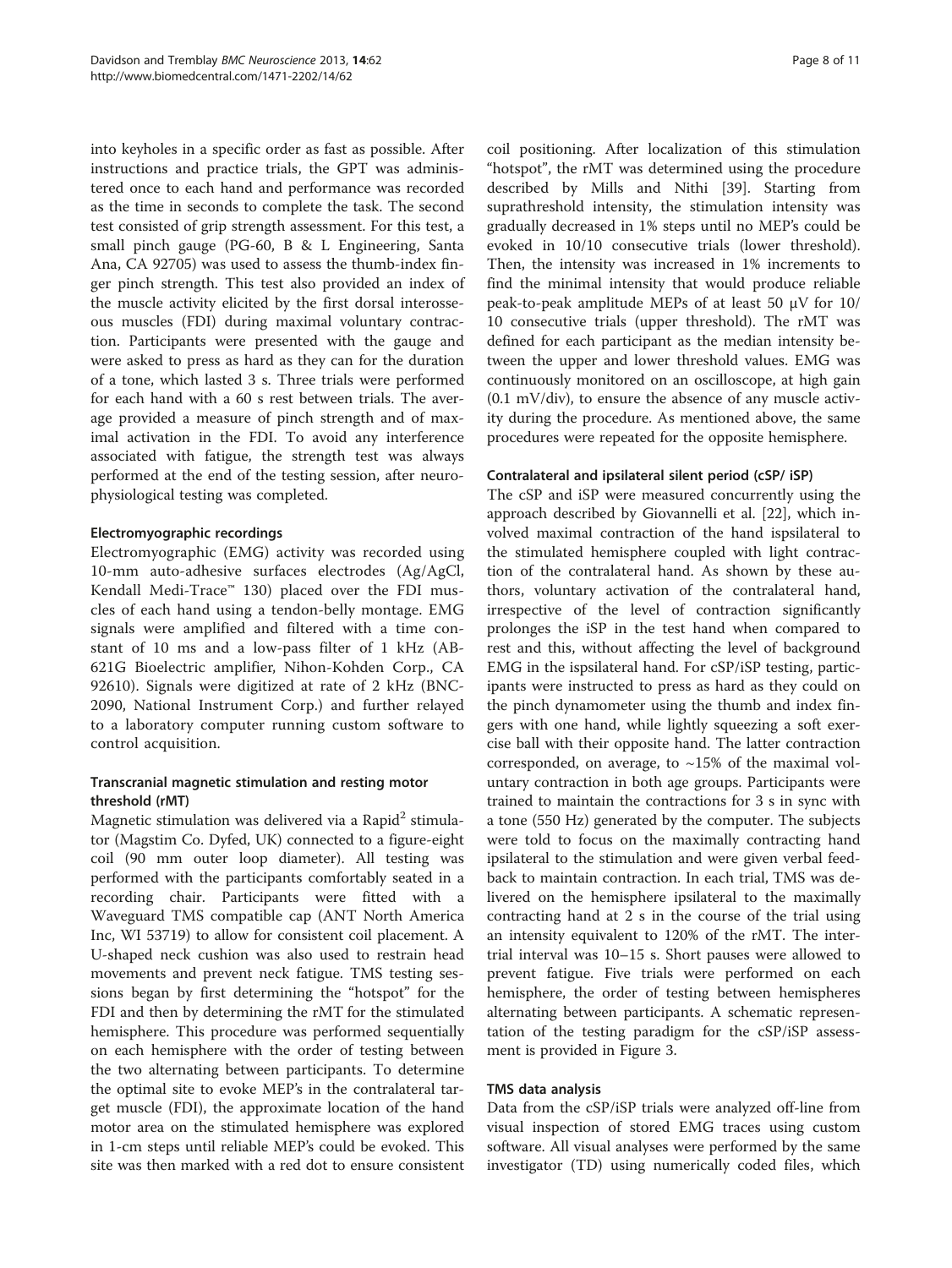<span id="page-8-0"></span>

were saved separately from the demographic data, to allow for blinding with respect to the age of the participant. Visual analysis of silent periods has been shown to have good inter and intra-rater reliability [\[40,41](#page-10-0)]. For cSP measures, EMG traces obtained from the contralateral hand were examined individually to determine the duration of the SP and measure the characteristics of the associated MEP in terms of amplitude (peak to peak) and latency. The cSP duration was determined as the time from the MEP onset till the first sign of EMG recovery. Mean values were computed by averaging individual trials. The same approach was used to analyze iSP trials using EMG traces obtained from the ispsilateral hand. For iSP measures, each individual file was analysed twice with at least one week interval between runs to ensure intra-rater reliability. In each file, two main indices of TCI were derived from the EMG trace of the ipsilateral hand. First, to get an index of the interhemispheric transfer time, the onset latency of transcallosally mediated inhibition (LTI) was measured. The LTI was defined as the time interval from the cortical stimulus until the  $1<sup>st</sup>$  sign of sustained decline (>25% of mean EMG level for at least 5 ms) in the EMG activity level. Maximal and mean EMG levels were measured 100 ms prior to stimulation. The second index consisted of estimating the depth of ispsilaterally-induced inhibition by computing the iSP area. The latter was determined by first

rectifying the EMG trace and then by computing the integral of the area delimited by the iSP onset and offset. As stated above, the iSP onset was determined as the first time point where the signal of the EMG activity clearly fell under the mean level observed before the cortical stimulus. The iSP offset was determined as the first time point after iSP onset at which the EMG level returned to the mean level. The reliability analysis showed a strong to very strong level of agreement, as reflected in intra-class correlation coefficients, between the two set of measurements for both the LTI (right hand, 0.93; left hand, 0.97) and iSP area measures (right hand, 0.82; left hand, 0.80). Individual examples of EMG traces analysed to derive iSP measurements are shown in Figure [1A](#page-3-0) for a participant in each age group. Finally, as a co-result of this analysis, we derived a third index of TCI by computing the transcallosal conduction time (TCT), i.e., the duration of the stimulus transfer to one hemisphere to the other, by subtracting the MEP latency obtained from the contralateral hand from the iSP onset latency (i.e., LTI, see Figure 3).

The statistical analysis was performed in three steps. First, right-left differences in manual performance and in basic measures of corticomotor excitability were examined in each age group with paired t-tests. For these paired comparisons, the significance level was set at P<0.01 to reduce the risk of type I error owing to multiple comparisons. The second step consisted of examining variations in each index of TCI (LTI, iSP area and TCT, respectively) using analyses of variance (ANOVA) for repeated measures with "Hand/Hemisphere" as the within-subject factor and "Age Group" as the betweensubjects factors. For this analysis, the significance level was set at P<0.05 to detect main effects and interactions. The final step consisted of examining relationships between manual performance and measures of TCI using Pearson's correlation. For these analyses, timed performance for the dexterity test (i.e., GPT) was log transformed to normalize the distribution which was skewed owing to the presence of participants in the senior group  $(4/17)$  with very slow performance  $(>120 s)$ . The significance level for the correlations was set at P<0.05. All statistical tests were performed using SPSS software version 17.0 for Windows (Chicago, IL, USA). Figures were prepared using GraphPad Prism version 5.00 for Windows (GraphPad Software, San Diego California USA, [www.graphpad.com\)](http://www.graphpad.com/).

#### Abbreviations

ANOVA: Analyses of variance; DTI: Duration of transcallosal inhibition; EHI: Edinburgh inventory index; EMG: Electromyography; FDI: First dorsal interosseous; GPT: Grooved pegboard test; iSP: Ipsilateral silent period; iSP area: Area under the curve during the ipsilateral silent period; LH: Left hand; LIHI: Long-latency interhemispheric inhibition; LTI: Latency of transcallosal inhibition; MEP: Motor evoked potential; MI: Primary motor cortex; RH: Right Hand; rMT: Resting motor threshold; SIHI: Short-latency interhemispheric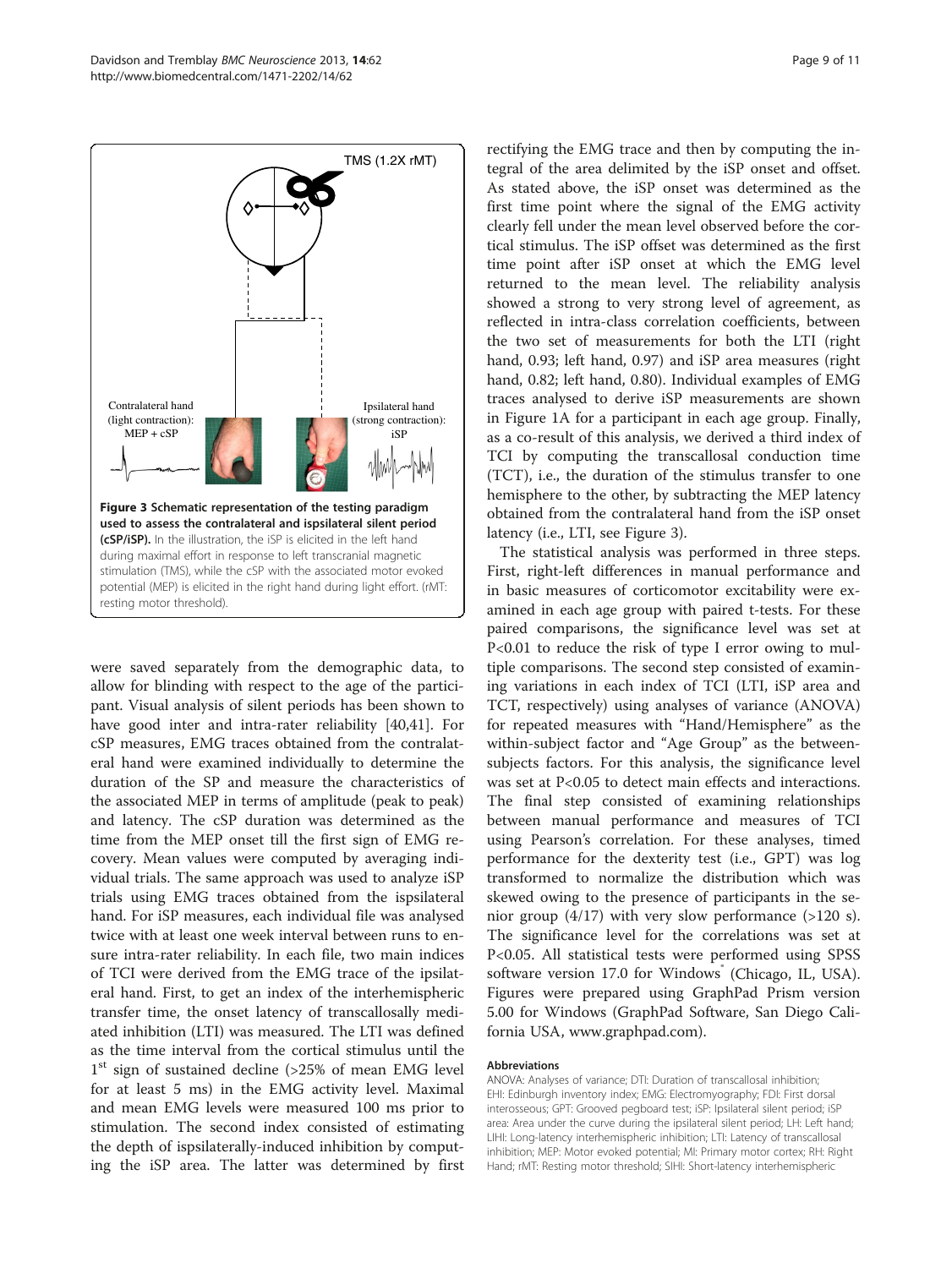#### <span id="page-9-0"></span>Competing interests

The authors declare that they have no competing interests.

#### Authors' contributions

TD assisted with the study design, carried out the data collection, analyzed all data, and drafted the manuscript. FT conceived the study, aided with data collection and in drafting and editing of the manuscript. All authors read and approved the final manuscript.

#### Acknowledgments

The authors wish to thank all participants for their time and patience during testing. Part of this work served for the partial fulfillment of a Master of Sciences in Human Kinetics by Travis Davidson. Travis Davidson received a research trainee fellowship towards the completion of this project by the Bruyère Research Institute. This study was supported in large part by the Research Development Funds, Faculty of Health Sciences awarded to F. Tremblay.

#### Author details

<sup>1</sup>School of Human Kinetics, University of Ottawa, Montpetit Hall, 125 University Private, Ottawa, ON K1N 6N5, Canada. <sup>2</sup>School of Rehabilitation Sciences, University of Ottawa, Guindon Hall, 451Smyth Rd., Ottawa, Ontario K1H 8M5, Canada. <sup>3</sup>Bruyère Research Institute, 75 Bruyère St, Ottawa, Ontario K1N 5C8, Canada.

#### Received: 28 November 2012 Accepted: 20 June 2013 Published: 25 June 2013

#### References

- 1. Carson RG: Neural pathways mediating bilateral interactions between the upper limbs. Brain Res Rev 2005, <sup>49</sup>(3):641–662.
- Franz EA, Waldie KE, Smith MJ: The effect of callosotomy on novel versus familiar bimanual actions: a neural dissociation between controlled and automatic processes? Psychol Sci 2000, <sup>11</sup>(1):82–85.
- 3. De Gennaro L, Cristiani R, Bertini M, Curcio G, Ferrara M, Fratello F, Romei V, Rossini PM: Handedness is mainly associated with an asymmetry of corticospinal excitability and not of transcallosal inhibition. Clin Neurophysiol 2004, <sup>115</sup>(6):1305–1312.
- 4. Fling BW, Seidler RD: Task-dependent effects of interhemispheric inhibition on motor control. Behav Brain Res 2012, <sup>226</sup>(1):211–217.
- 5. Shim JK, Kim SW, Oh SJ, Kang N, Zatsiorsky VM, Latash ML: Plastic changes in interhemispheric inhibition with practice of a two-hand force production task: a transcranial magnetic stimulation study. Neurosci Lett 2005, 374(2):104–108.
- Reis J, Swayne OB, Vandermeeren Y, Camus M, Dimyan MA, Harris-Love M, Perez MA, Ragert P, Rothwell JC, Cohen LG: Contribution of transcranial magnetic stimulation to the understanding of cortical mechanisms involved in motor control. Journal of Physiol 2008, <sup>586</sup>(2):325–351.
- 7. Meyer BU, Roricht S: Grafin von Einsiedel H, Kruggel F, Weindl A: Inhibitory and excitatory interhemispheric transfers between motor cortical areas in normal human and patients with abonormalities of the corpus callosum. Brain 1995, <sup>118</sup>(2):429–440.
- 8. Chen R, Yung D, Li J-Y: Organization of Ipsilateral Excitatory and Inhibitory Pathways in the Human Motor Cortex. Journal of Neurophysiol 2003, 89(3):1256–1264.
- Perez MA, Cohen LG: Interhemispheric inhibition between primary motor cortices: what have we learned? J Physiol 2009, <sup>587</sup>(4):725–726.
- 10. Fling BW, Peltier S, Bo J, Welsh RC, Seidler RD: Age Differences in Interhemispheric Interactions: Callosal Structure, Physiological Function, and Behavior. Front Neurosci 2011, 5:38.
- 11. Ward NS: Compensatory mechanisms in the aging motor system. Ageing Res Rev 2006, <sup>5</sup>(3):239–254.
- 12. Fling BW, Chapekis M, Reuter-Lorenz PA, Anguera J, Bo J, Langan J, Welsh RC, Seidler RD: Age differences in callosal contributions to cognitive processes. Neuropsychologia 2011, <sup>49</sup>(9):2564–2569.
- 13. Langan J, Peltier S, Bo J, Fling BW, Welsh RC, Seidler RD: Functional implications of age differences in motor system connectivity. Frontiers in System Neuroscience 2010, <sup>4</sup>. doi:[10.3389/fnsys.2010.00017](http://dx.doi.org/10.3389/fnsys.2010.00017).
- 14. Talelli P, Waddingham W, Ewas A, Rothwell JC, Ward NS: The effect of age on task-related modulation of interhemispheric balance. Exp Brain Res 2008, 186(1):59–66.
- 15. Fling BW, Seidler RD: Fundamental Differences in Callosal Structure, Neurophysiologic Function, and Bimanual Control in Young and Older Adults. Cereb Cortex 2012, <sup>22</sup>(11):2643–2652.
- 16. Hammond G: Correlates of human handedness in primary motor cortex: a review and hypothesis. Neurosci Biobehav Rev 2002, 26(3):285-292.
- 17. Netz J, Ziemann U, Homberg V: Hemispheric asymmetry of transcallosal inhibition in man. Exp Brain Res 1995, <sup>104</sup>(3):527–533.
- 18. Lewis GN, Perreault EJ: Side of lesion influences interhemispheric inhibition in subjects with post-stroke hemiparesis. Clin Neurophysiol 2007, 118(12):2656–2663.
- 19. Kobayashi M, Hutchinson S, Schlaug G, Pascual-Leone A: Ipsilateral motor cortex activation on functional magnetic resonance imaging during unilateral hand movements is related to interhemispheric interactions. Neuroimage 2003, <sup>20</sup>(4):2259–2270.
- 20. Bäumer T, Dammann E, Bock F, Klöppel S, Siebner HR, Münchau A: Laterality of interhemispheric inhibition depends on handedness. Exp Brain Res 2007, <sup>180</sup>(2):195–203.
- 21. Bernard JA, Taylor SF, Seidler RD: Handedness, Dexterity, and Motor Cortical Representations. J Neurophysiol 2011, <sup>105</sup>(1):88–99.
- 22. Giovannelli F, Borgheresi A, Balestrieri F, Zaccara G, Viggiano MP, Cincotta M, Ziemann U: Modulation of interhemispheric inhibition by volitional motor activity: an ipsilateral silent period study. J Physiol 2009, 587(22): 5393–5410.
- 23. Oliviero A, Profice P, Tonali PA, Pilato F, Saturno E, Dileone M, Ranieri F, Di Lazzaro V: Effects of aging on motor cortex excitability. Neurosci Res 2006, 55(1):74–77.
- 24. Boudrias M-H, Gonçalves CS, Penny WD, Park C-h, Rossiter HE, Talelli P, Ward NS: Age-related changes in causal interactions between cortical motor regions during hand grip. NeuroImage 2012, 59(4):3398-3405.
- 25. McGregor KM, Zlatar Z, Kleim E, Sudhyadhom A, Bauer A, Phan S, Seeds L, Ford A, Manini TM, White KD, et al: Physical activity and neural correlates of aging: a combined TMS/fMRI study. Behav Brain Res 2011, <sup>222</sup>(1):158–168.
- 26. Fling BW, Kwak Y, Peltier SJ, Seidler RD: Differential relationships between transcallosal structural and functional connectivity in young and older adults. Neurobiol Aging 2012, <sup>33</sup>(10):2521–2526.
- 27. Peinemann A, Lehner C, Conrad B, Siebner HR: Age-related decrease in paired-pulse intracortical inhibition in the human primary motor cortex. Neurosci Lett 2001, <sup>313</sup>(1–2):33–36.
- 28. Young-Bernier M, Davidson PSR, Tremblay F: Paired-pulse afferent modulation of TMS responses reveals a selective decrease in short latency afferent inhibition with age. Neurobiol Aging 2012, 33(4):835.e831–835.e811.
- Avanzino L, Teo JTH, Rothwell JC: Intracortical circuits modulate transcallosal inhibition in humans. J Physiol 2007, <sup>583</sup>(1):99–114.
- 30. Davis SW, Kragel JE, Madden DJ, Cabeza R: The architecture of crosshemispheric communication in the aging brain: linking behavior to functional and structural connectivity. Cereb Cortex 2012, <sup>22</sup>(1):232–242.
- 31. Hoy KE, Fitzgerald PB, Bradshaw JL, Armatas CA, Georgiou-Karistianis N: Investigating the cortical origins of motor overflow. Brain Res Rev 2004, 46(3):315–327.
- 32. Sohn YH, Hallett M: Surround inhibition in human motor system. Exp Brain Res 2004, <sup>158</sup>(4):397–404.
- 33. Beck S, Hallett M: Surround inhibition is modulated by task difficulty. Clin Neurophysiol 2010, <sup>121</sup>(1):98–103.
- 34. Talelli P, Ewas A, Waddingham W, Rothwell JC, Ward NS: Neural correlates of age-related changes in cortical neurophysiology. Neuroimage 2008, 40(4):1772–1781.
- 35. Fujiyama H, Hinder MR, Schmidt MW, Garry MI, Summers JJ: Age-related differences in corticospinal excitability and inhibition during coordination of upper and lower limbs. Neurobiol Aging 2012, <sup>33</sup>(7):1484. e1481–1484.e1414.
- 36. Fujiyama H, Garry MI, Levin O, Swinnen SP, Summers JJ: Age-related differences in inhibitory processes during interlimb coordination. Brain Res 2009, 1262:38–47.
- 37. Oldfield RC: The assessment and analysis of handedness: the Edinburgh inventory. Neuropsychologia 1971, <sup>9</sup>(1):97–113.
- 38. Pestronk A, Florence J, Levine T, Al-Lozi MT, Lopate G, Miller T, Ramneantu I, Waheed W, Stambuk M: Sensory exam with a quantitative tuning fork: